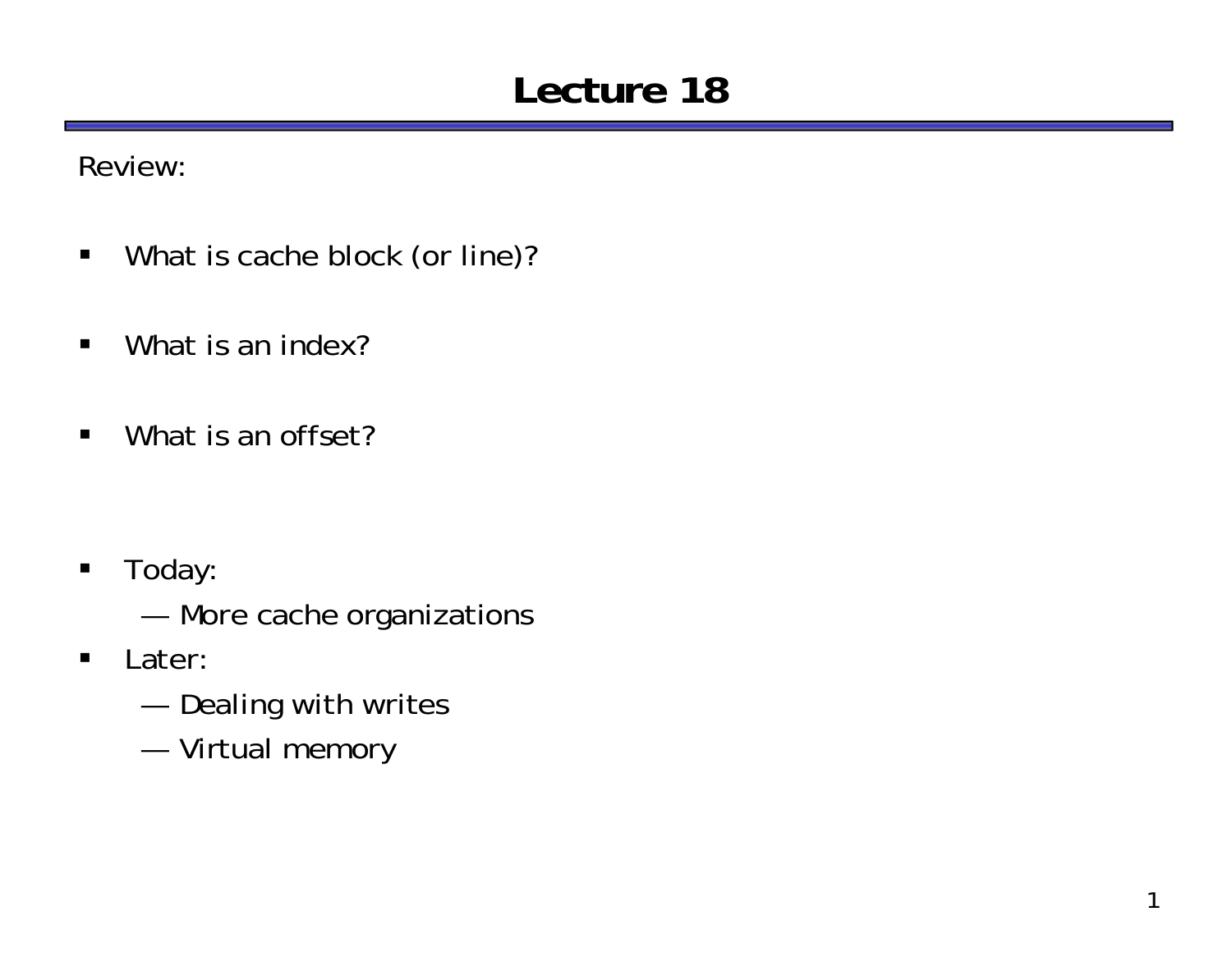# **Disadvantage of direct mapping**

- $\blacksquare$  The direct-mapped cache is easy: indices and offsets can be computed with bit operators or simple arithmetic, because each memory address belongs in exactly one block.
- $\blacksquare$  But, what happens if a program uses addresses

2, 6, 2, 6, 2, …?

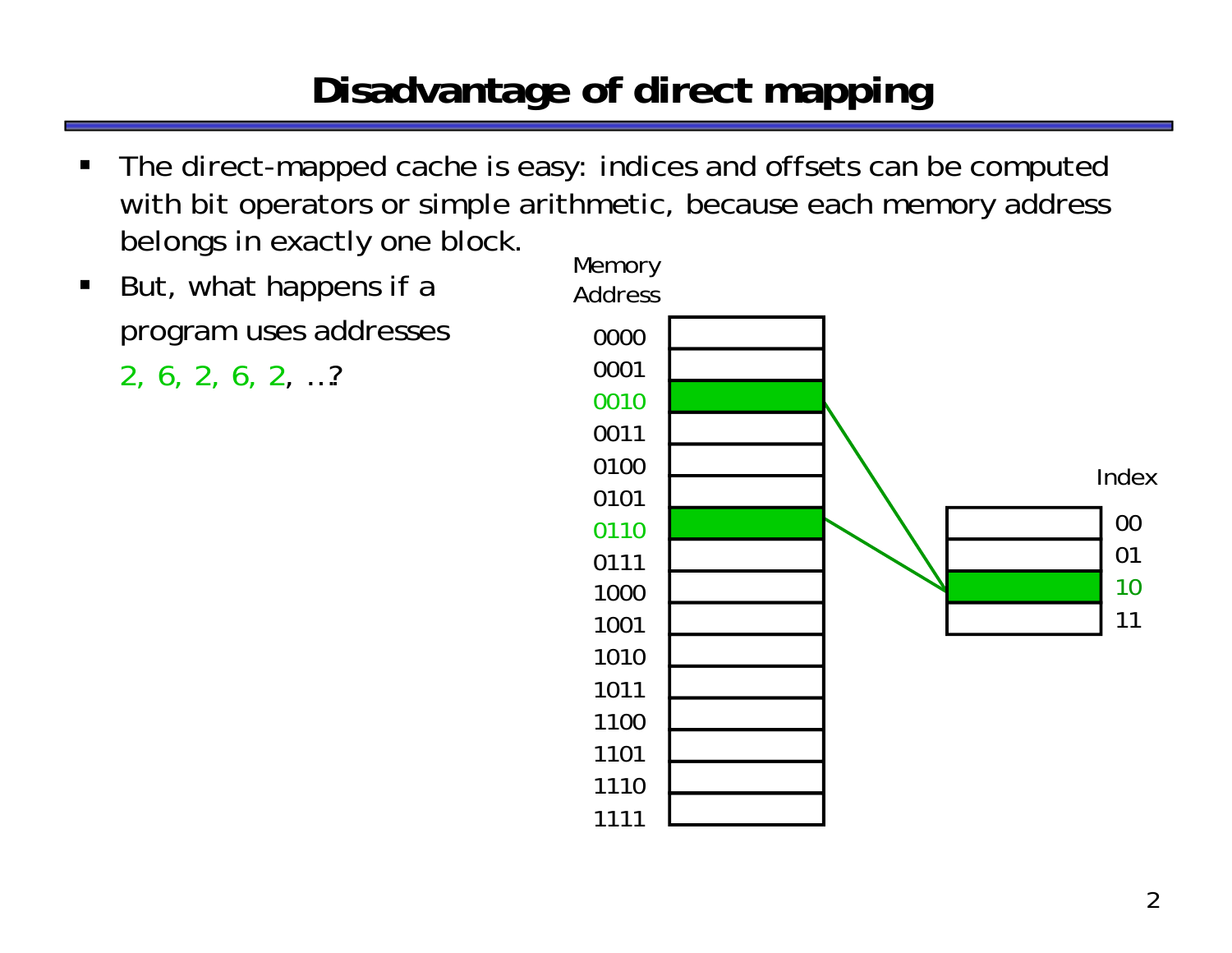## **Disadvantage of direct mapping**

- ш The direct-mapped cache is easy: indices and offsets can be computed with bit operators or simple arithmetic, because each memory address belongs in exactly one block.
- $\blacksquare$  However, this isn't really flexible. If a program uses addresses 2, 6, 2, 6, 2, ..., then each access will resultin a cache miss and a loadinto cache block 2.
- This cache has four blocks, but direct mapping might not let us use all of them.
- $\blacksquare$  This can result in moremisses than we might like.

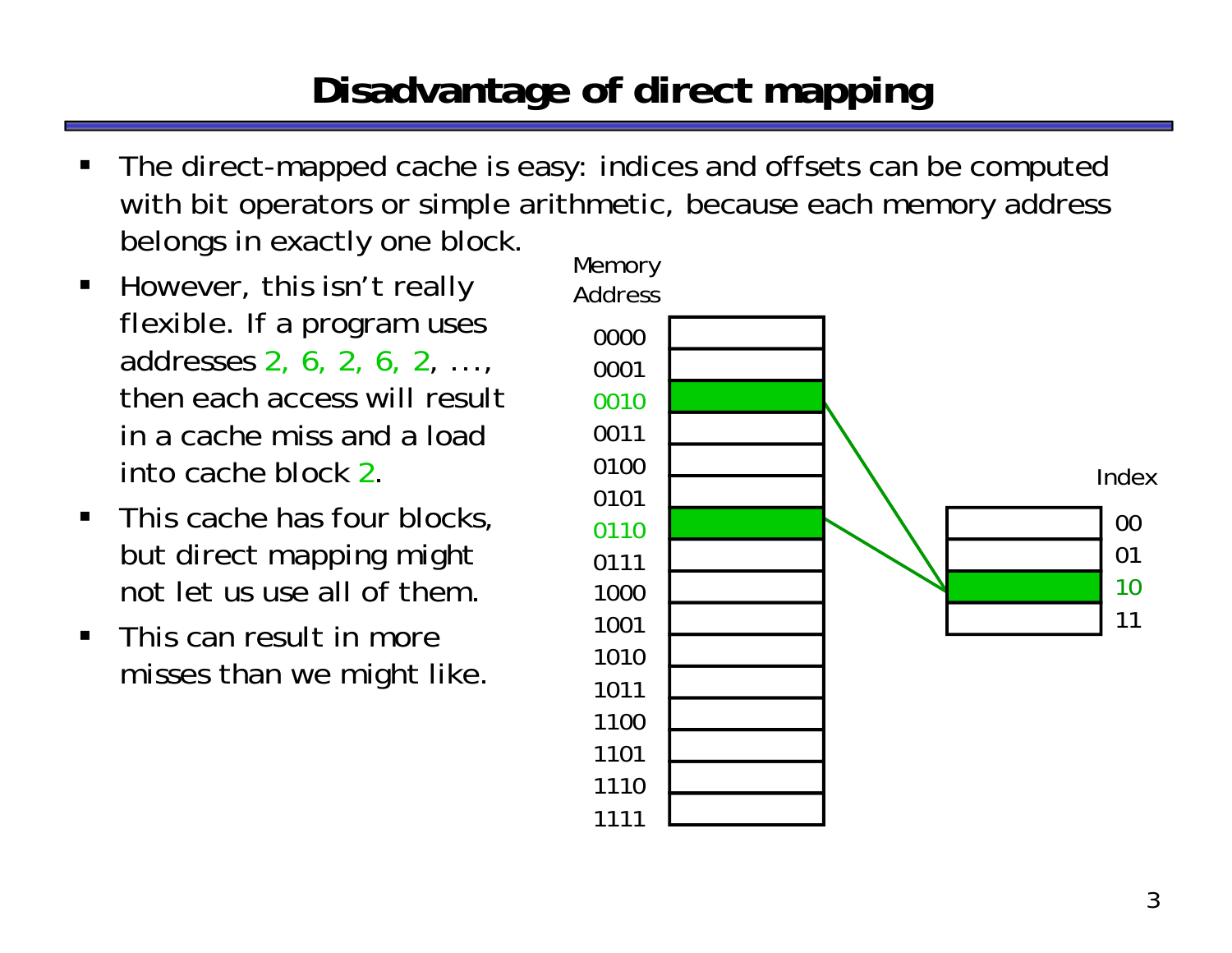## **A fully associative cache**

- ш A fully associative cache permits data to be stored in *any* cache block, instead of forcing each memory address into one particular block.
	- and the control of the control of When data is fetched from memory, it can be placed in *any* unused block of the cache.
	- — This way we'll never have a conflict between two or more memory addresses which map to a single cache block.
- $\blacksquare$  In the previous example, we might put memory address 2 in cache block 2, and address 6 in block 3. Then subsequent repeated accesses to 2 and 6 would all be hits instead of misses.
- $\blacksquare$ If all the blocks are already in use, it's usually best to replace the least recently used one, assuming that if it hasn't used it in a while, it won't be needed again anytime soon.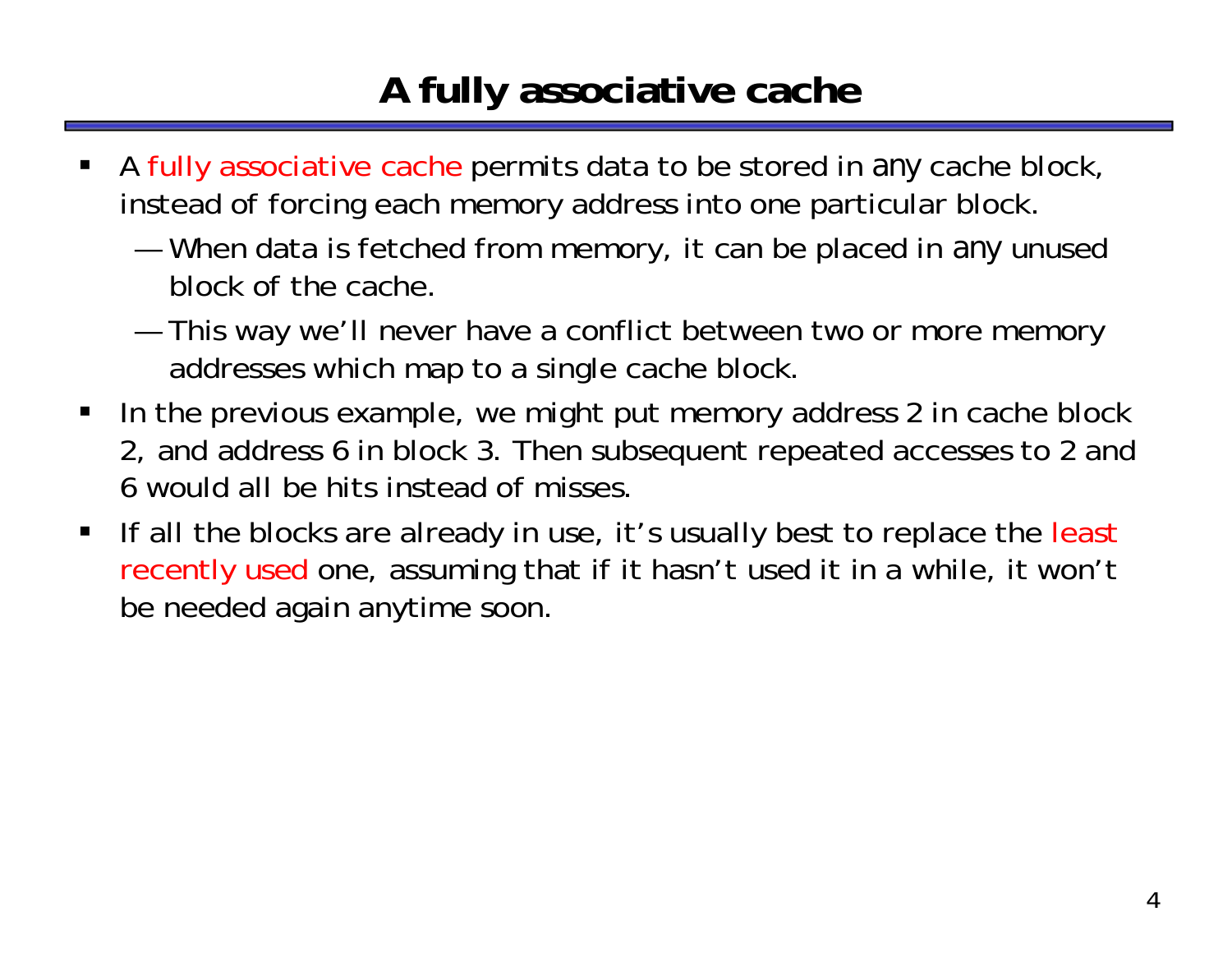# **The price of full associativity**

- ш However, a fully associative cache is expensive to implement.
	- and the control of the control of Because there is no index field in the address anymore, the *entire* address must be used as the tag, increasing the total cache size.
	- — Data could be anywhere in the cache, so we must check the tag of *every* cache block. That's a lot of comparators!

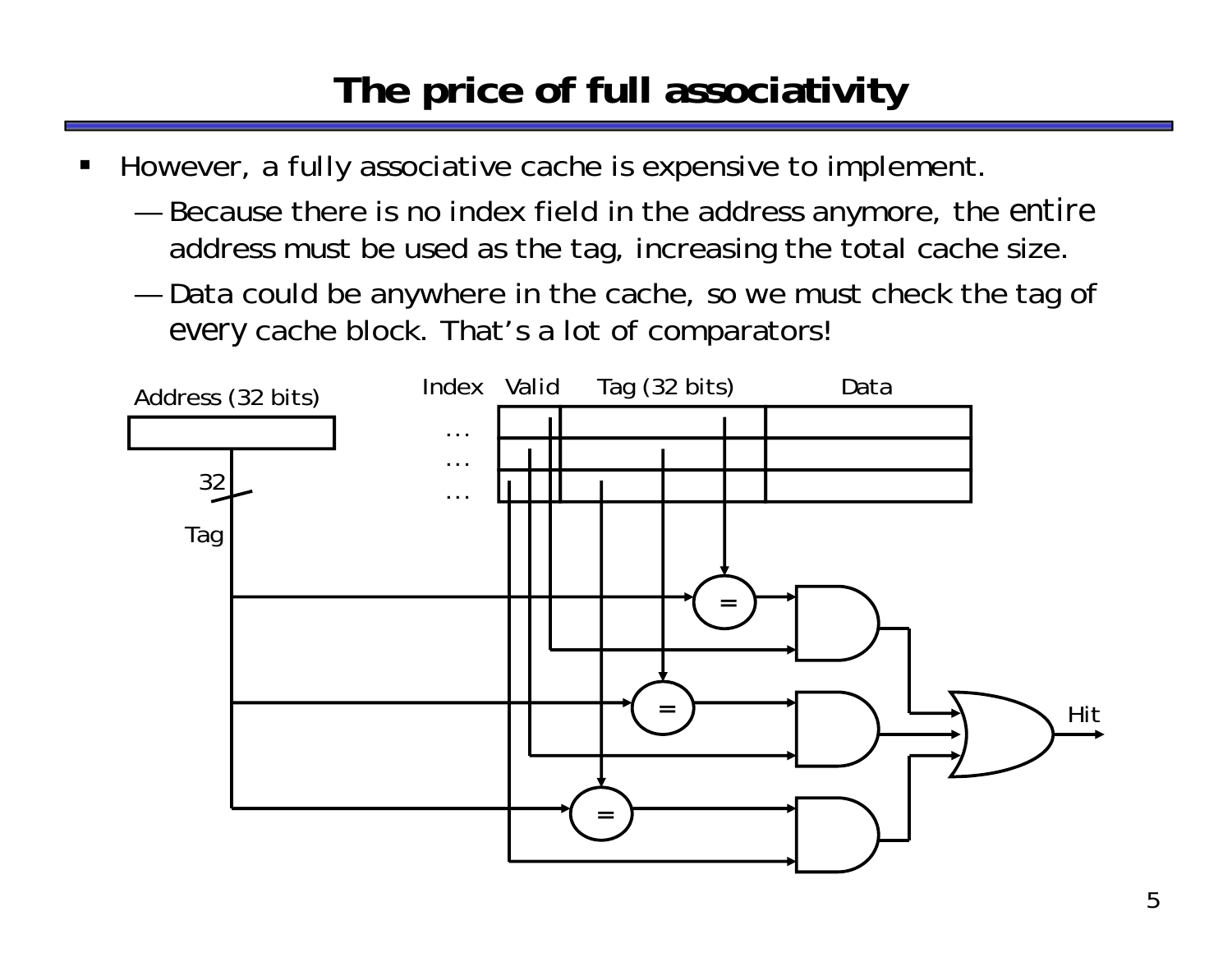## **Set associativity**

- ш An intermediate possibility is a set-associative cache.
	- and the control of the control of The cache is divided into *groups* of blocks, called sets.
	- — Each memory address maps to exactly one set in the cache, but data may be placed in any block within that set.
- If each set has 2<sup>x</sup> blocks, the cache is an 2<sup>x</sup>-way associative cache.
- П Here are several possible organizations of an eight-block cache.

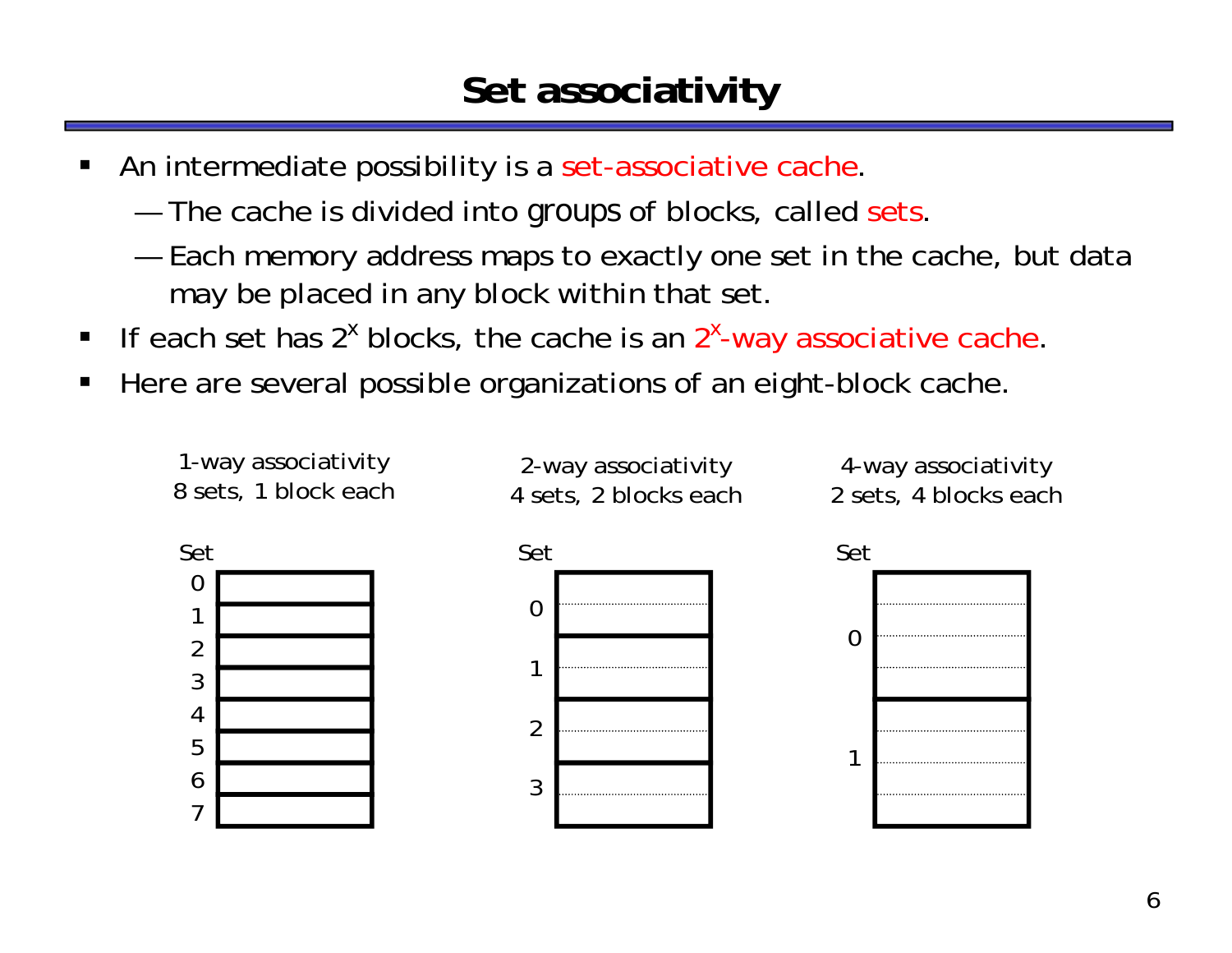### **Locating a set associative block**

- ш We can determine where a memory address belongs in an associative cache in a similar way as before.
- If a cache has 2<sup>*s*</sup> sets and each block has 2<sup>n</sup> bytes, the memory address can be partitioned as follows.

Address (m bits) (m-s-n) <sup>n</sup> <sup>s</sup> Tag Index Block offset

 $\blacksquare$  Our arithmetic computations now compute a set index, to select a *set* within the cache instead of an individual block.

> Block Offset = Memory Address mod 2*<sup>n</sup>* Block Address = Memory Address / 2*<sup>n</sup>* Set Index = Block Address mod 2<sup>s</sup>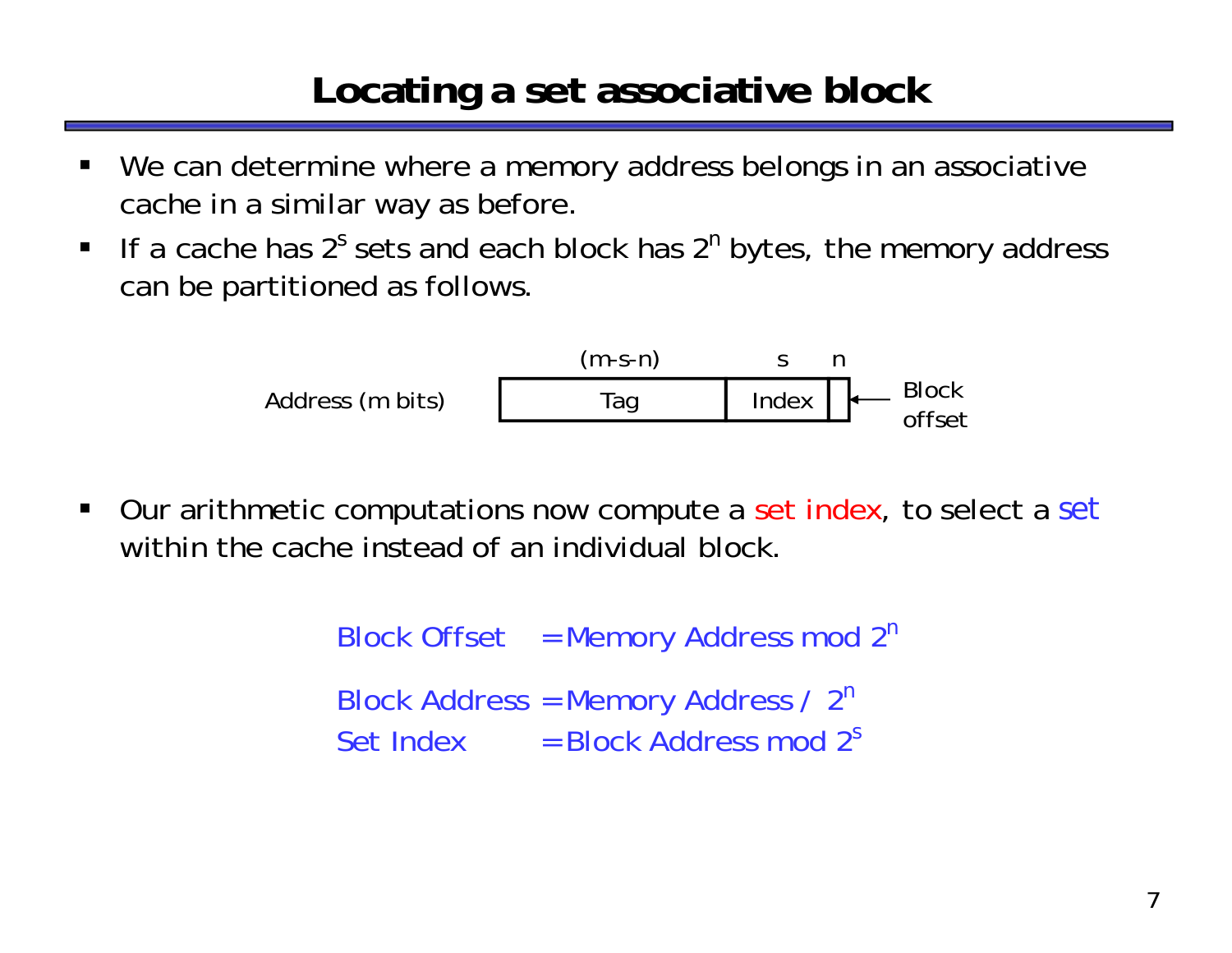#### **Example placement in set-associative caches**

- ш Where would data from memory byte address 6195 be placed, assuming the eight-block cache designs below, with 16 bytes per block?
- $\blacksquare$ 6195 in binary is 00...0110000 011 0011.









4-way associativity 2 sets, 4 blocks each

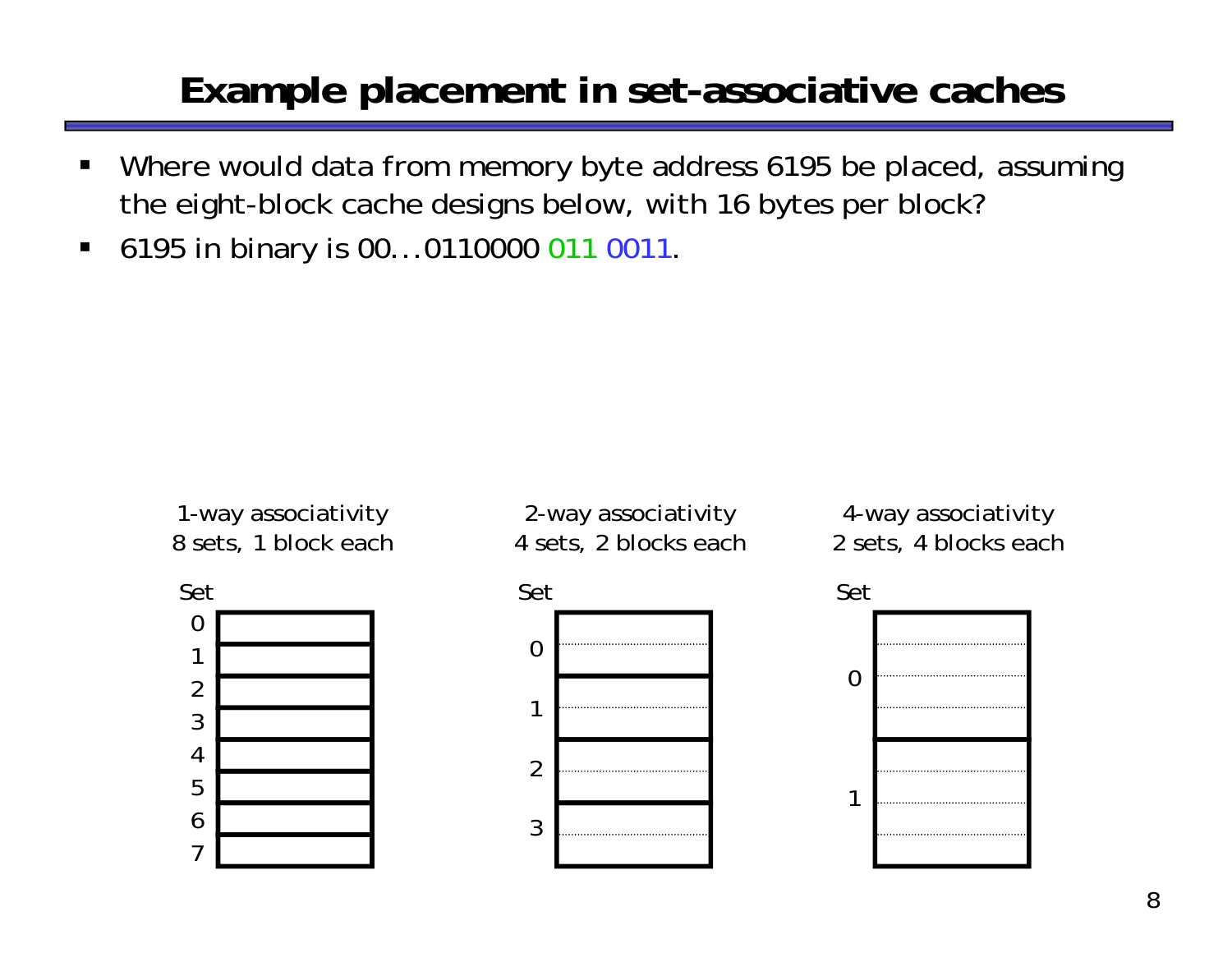## **Example placement in set-associative caches**

- ш Where would data from memory byte address 6195 be placed, assuming the eight-block cache designs below, with 16 bytes per block?
- $\blacksquare$ 6195 in binary is 00...0110000 011 0011.
- $\blacksquare$ Each block has 16 bytes, so the lowest 4 bits are the block offset.
- $\blacksquare$  For the 1-way cache, the next three bits (011) are the set index. For the 2-way cache, the next two bits (11) are the set index. For the 4-way cache, the next one bit ( 1) is the set index.
- $\blacksquare$ The data may go in *any* block, shown in green, within the correct set.

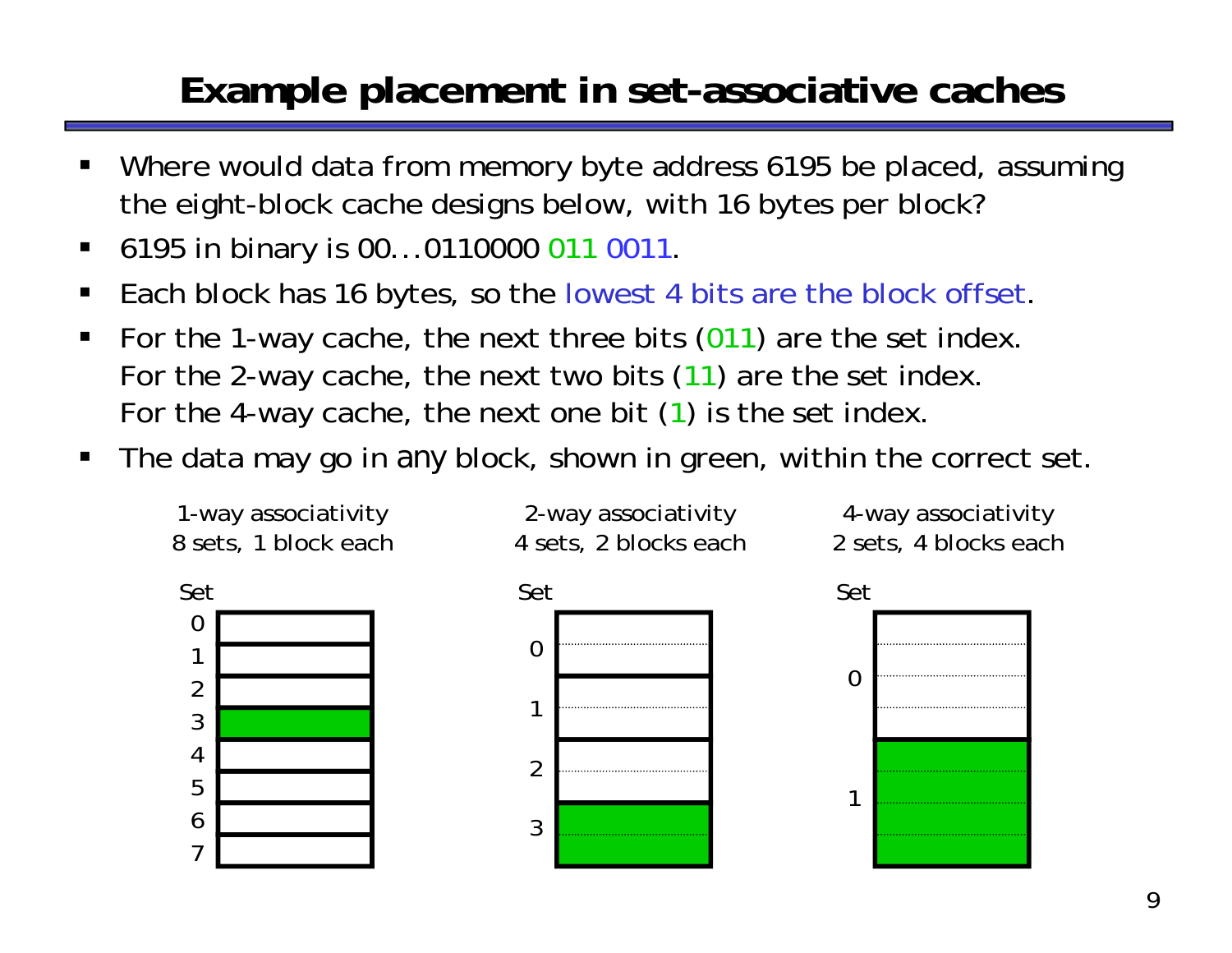#### **Block replacement**

- ш Any empty block in the correct set may be used for storing data.
- $\blacksquare$ If there are no empty blocks, which one should we replace?

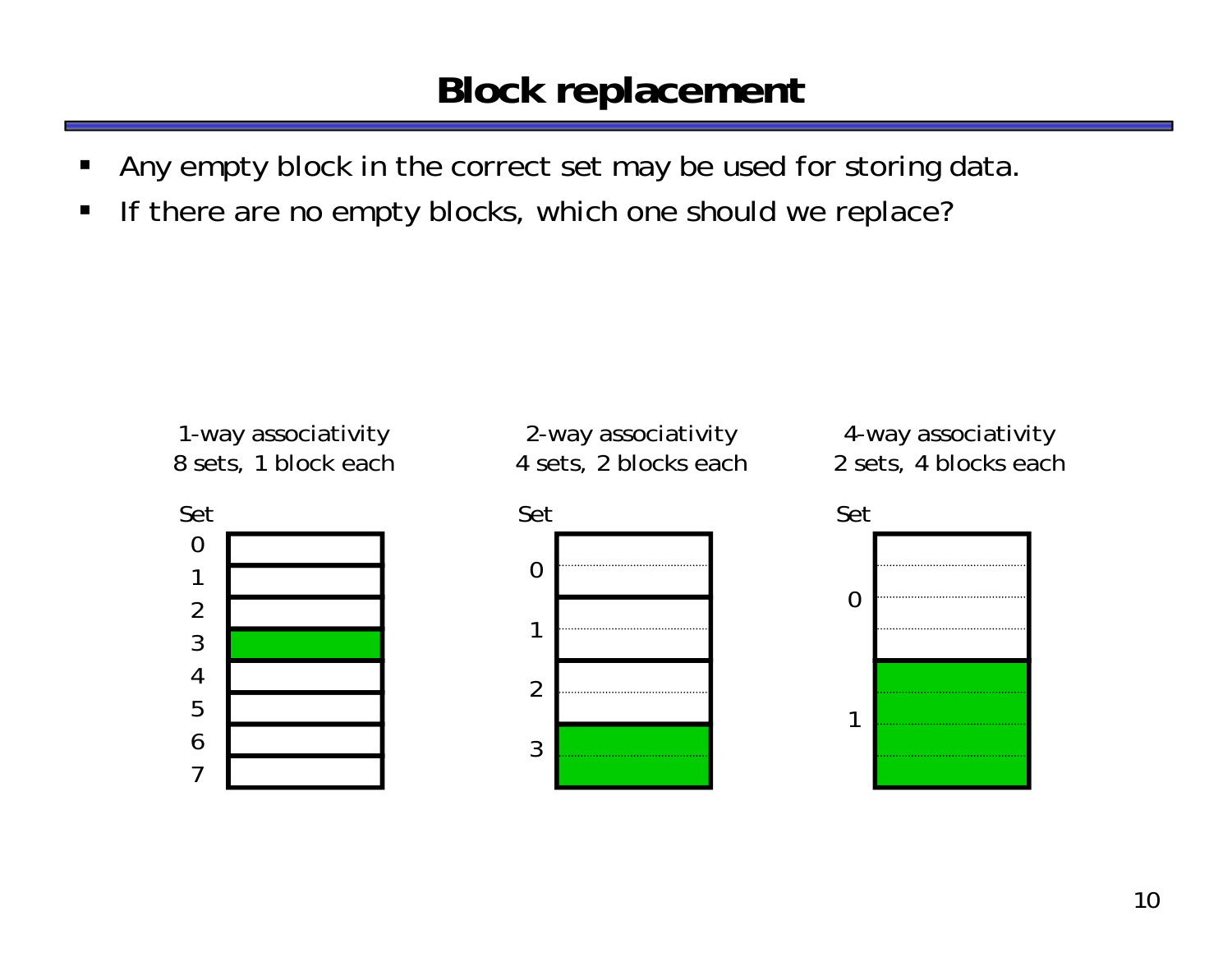### **Block replacement**

- ш Any empty block in the correct set may be used for storing data.
- $\blacksquare$  If there are no empty blocks, the cache controller will attempt to replace the least recently used block, just like before.
- $\blacksquare$  For highly associative caches, it's expensive to keep track of what's really the least recently used block, so some approximations are used. We won't get into the details.

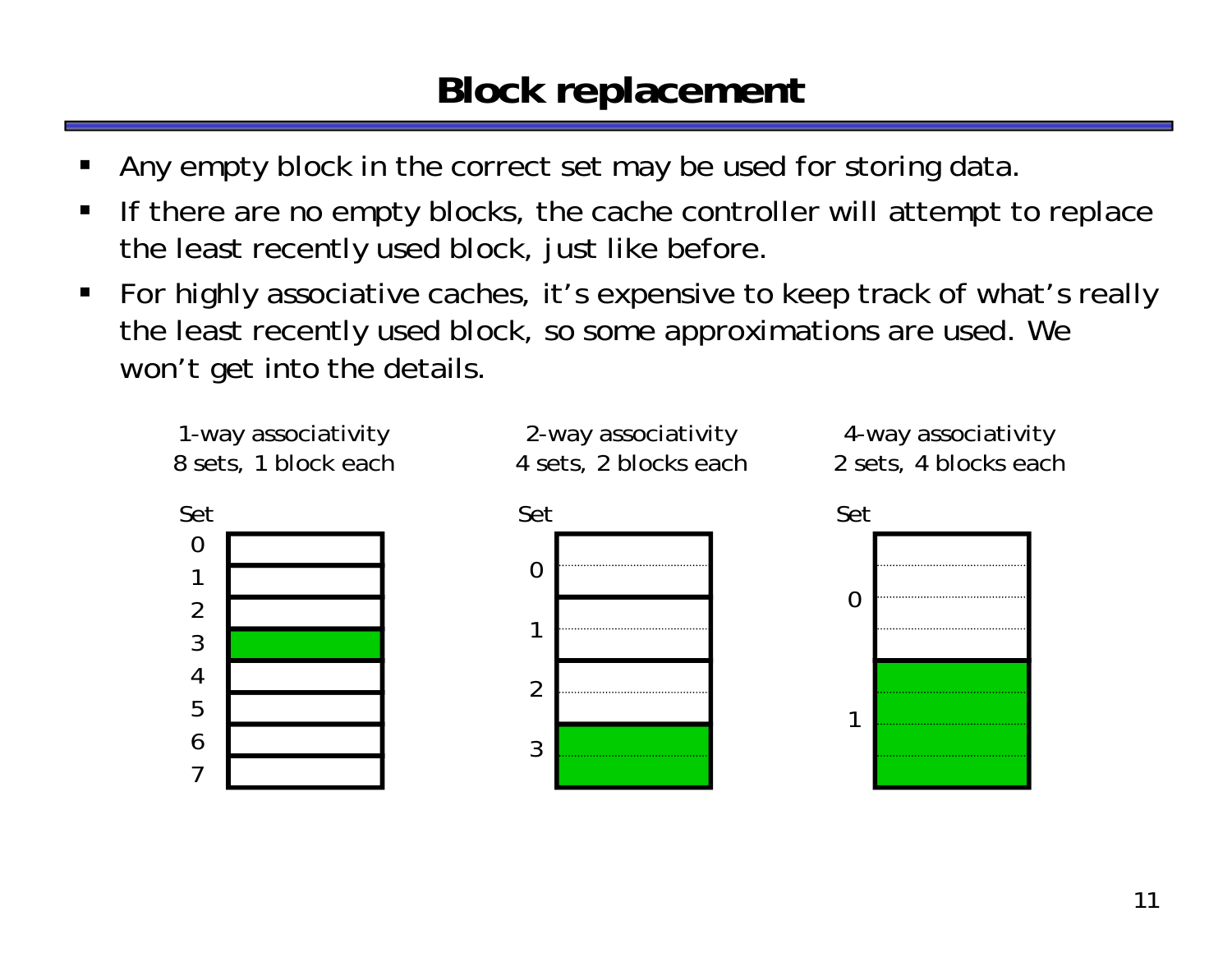- $\blacksquare$  Assume a fully-associative cache with two blocks, which of the following memory references miss in the cache.
	- and the control of the control of assume distinct addresses go to distinct blocks

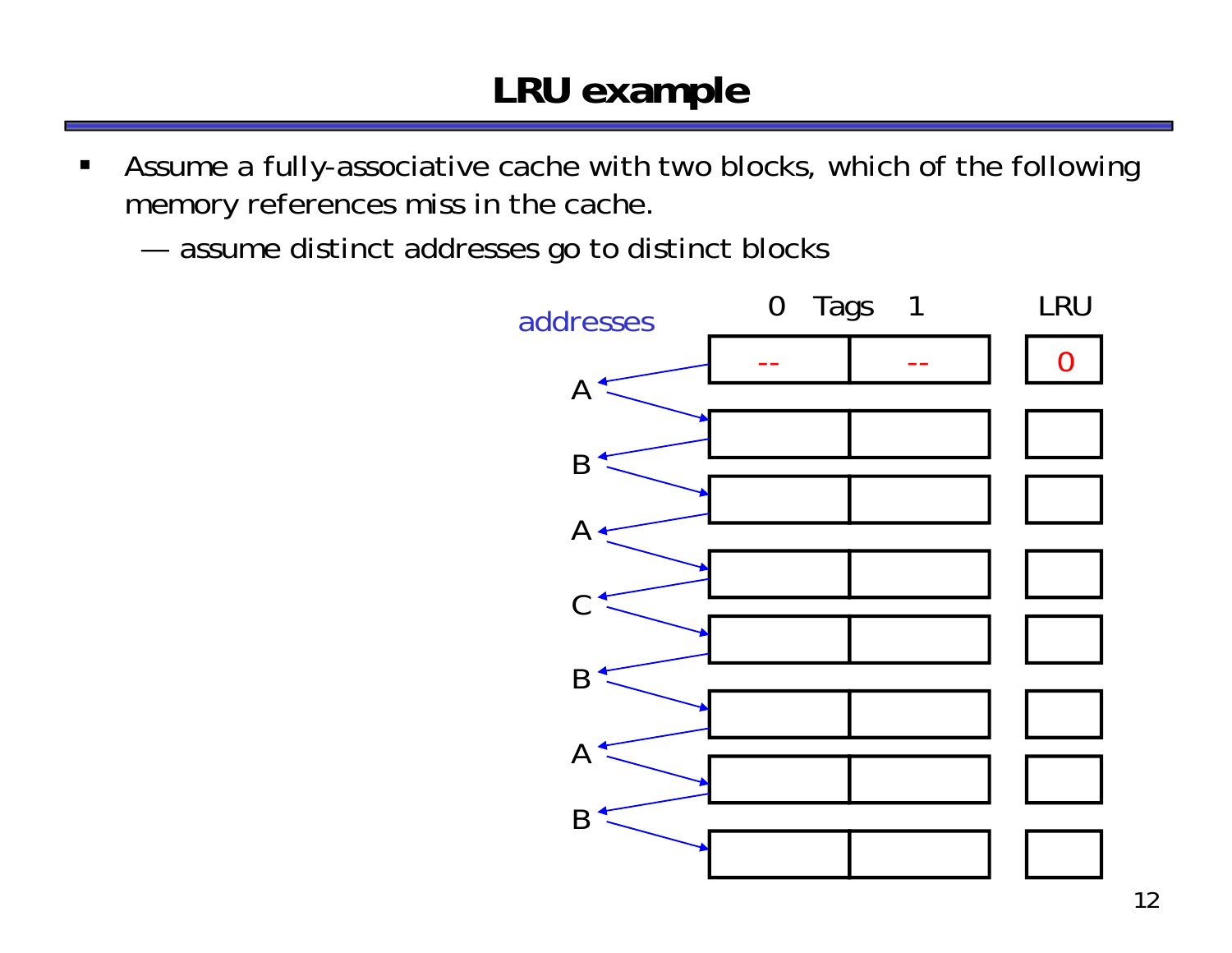- $\blacksquare$  Assume a fully-associative cache with two blocks, which of the following memory references miss in the cache.
	- and the control of the control of assume distinct addresses go to distinct blocks

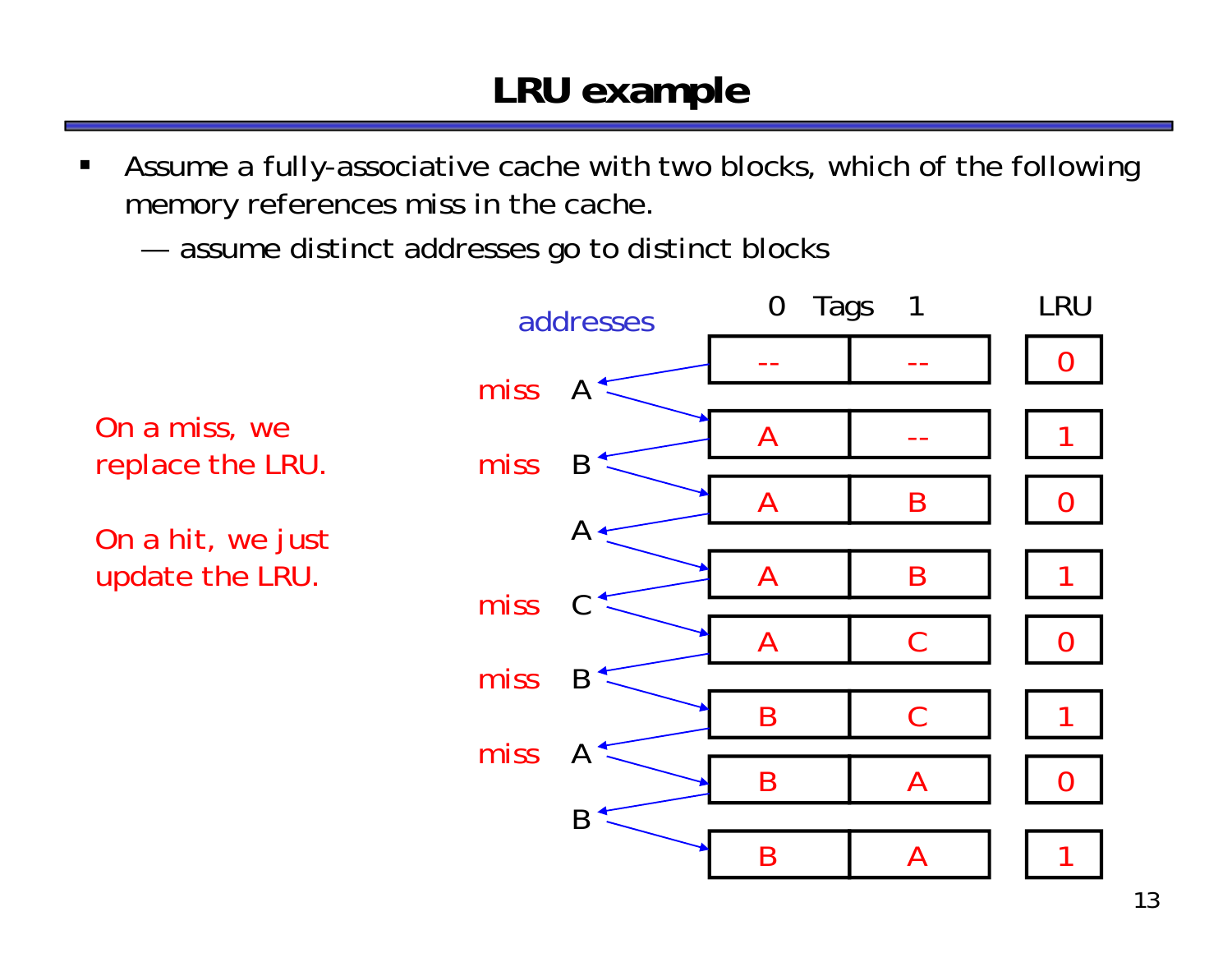#### **Set associative caches are a general idea**

- ш By now you may have noticed the 1-way set associative cache is the same as a direct-mapped cache.
- $\blacksquare$  . Similarly, if a cache has 2*<sup>k</sup>* blocks, a 2*<sup>k</sup>*-way set associative cache would be the same as a fully-associative cache.



direct mapped and the control of the control of the control of the control of the control of the control of the control of the control of the control of the control of the control of the control of the control of the contr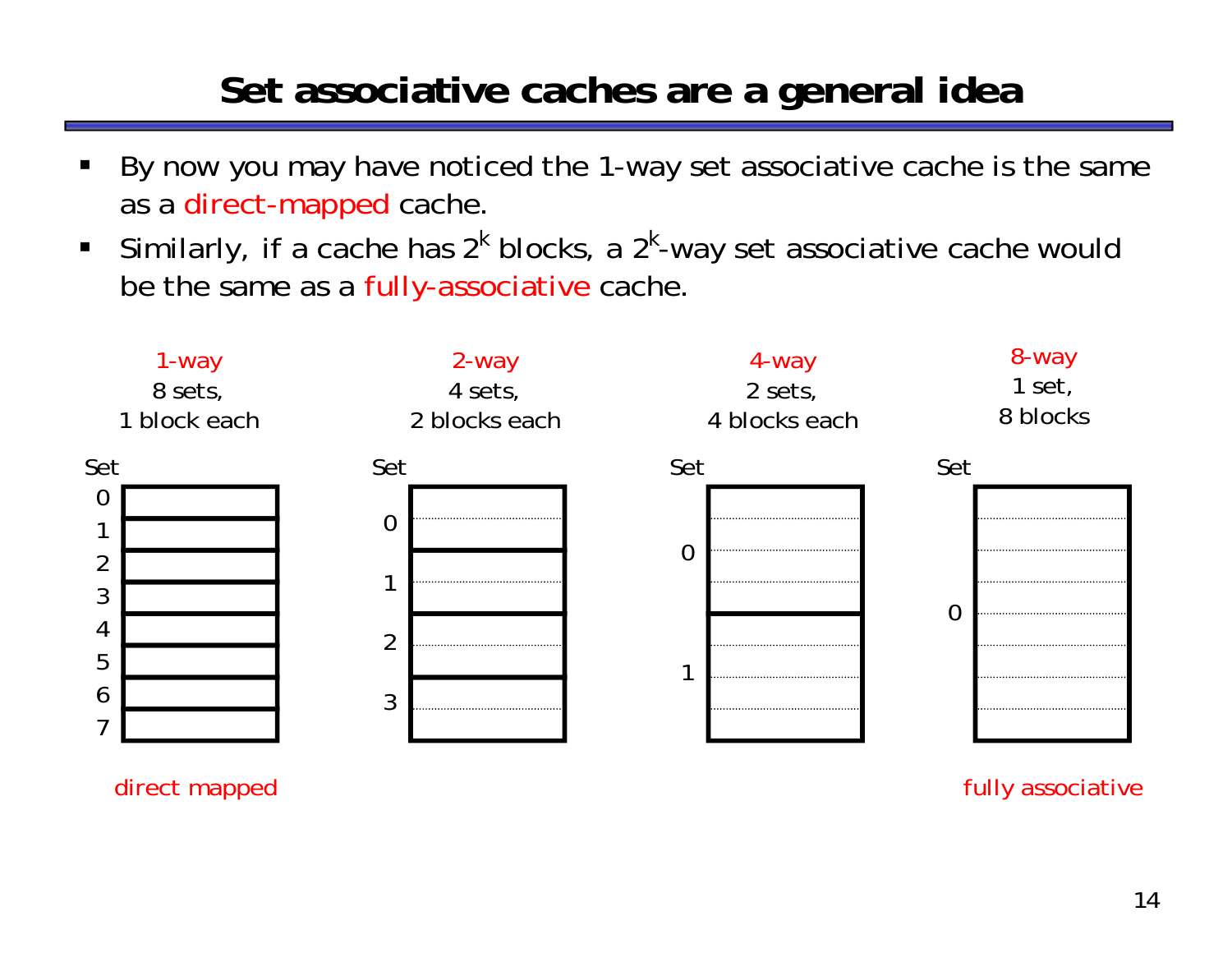## **2-way set associative cache implementation**